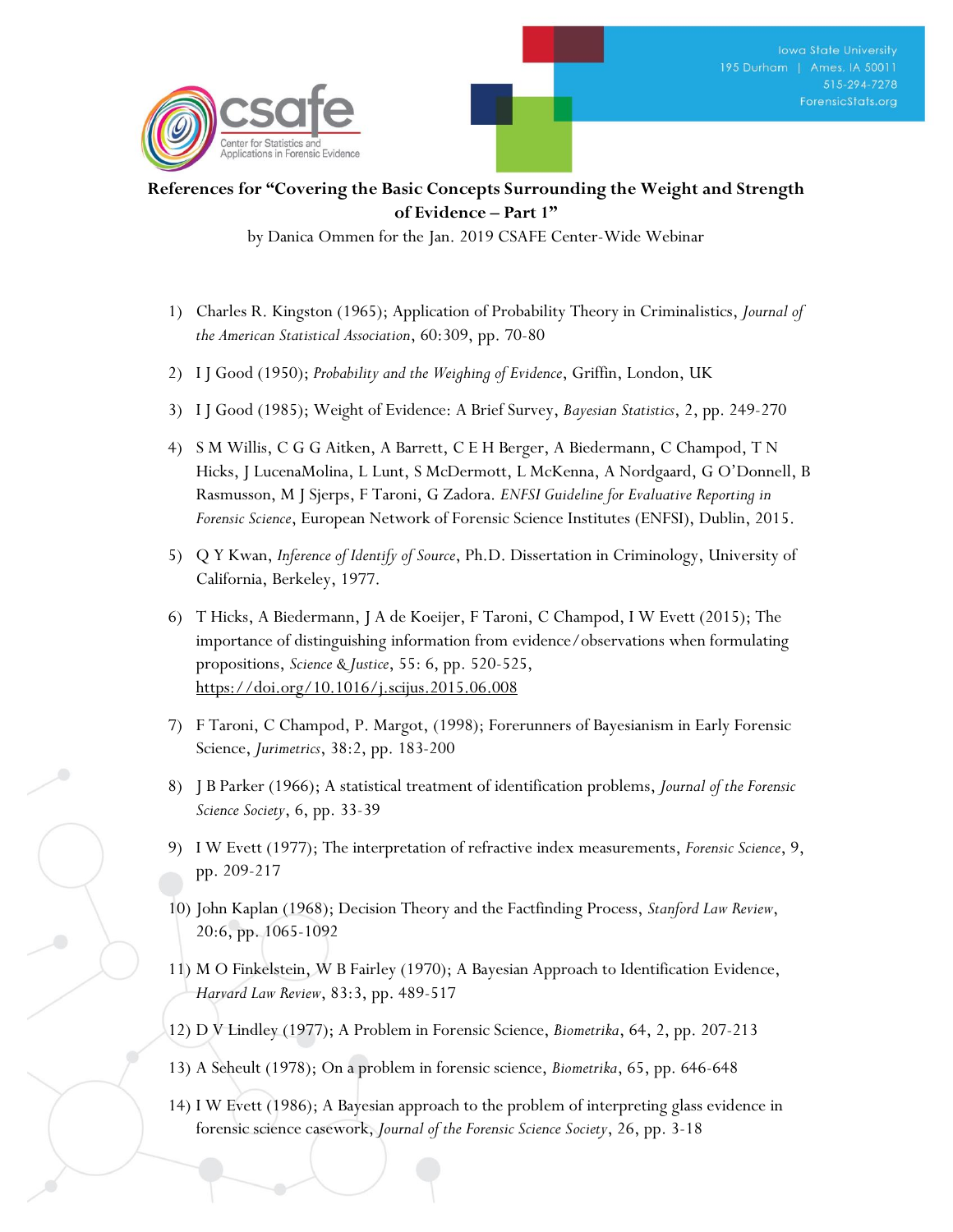- 15) G Shafer (1982); Lindley's paradox, *Journal of the American Statistical Association*,77, pp. 325-334
- 16) W C Thompson, E L Schumann (1987); Interpretation of Statistical Evidence in Criminal Trials: The Prosecutor's Fallacy and the Defense Attorney's Fallacy, *Law and Human Behavior*, 11:3, pp. 167-187
- 17) A P Dawid (1994); The island problem: coherent use of identification evidence, Chapter 11 of *Aspects of Uncertainty: A Tribute to D. V. Lindley*, edited by P R Freeman and A F M Smith, J. Wiley and Sons, pp. 159–170
- 18) A P Dawid (2017); Forensic likelihood ratio: Statistical problems and pitfalls, *Science and Justice*, 57, pp. 73-75
- 19) R E Kass, A E Raftery (1995); Bayes Factors, *Journal of the American Statistical Association*, 90:430, pp. 773-795
- 20) Radford M Neal (2011); MCMC using Hamiltonian dynamics, Chapter 5 of the *Handbook of Markov Chain Monte Carlo*, edited by Steve Brooks, Andrew Gelman, Galin Jones, and Xiao-Li Meng, Chapman & Hall / CRC Press
- 21) Cong Han, Bradley P Carlin (2001); Markov Chain Monte Carlo Methods for Computing Bayes Factors, *Journal of the American Statistical Association*, 96:455, pp. 1122- 1132, DOI: [10.1198/016214501753208780](https://doi.org/10.1198/016214501753208780)
- 22) J M Marin, P Pudlo, C P Robert, R J Ryder (2012); Approximate Bayesian Computational methods, *Statistics and Computing*, 22:6, pp. 1167-1180
- 23) James O Berger, Luis R Pericchi (1996); The Intrinsic Bayes Factor for Model Selection and Prediction, *Journal of the American Statistical Association*, 91: 433, pp. 109-122
- 24) Anthony O'Hagan (1995); Fractional Bayes Factors for Model Comparison, *Journal of the Royal Statistical Society. Series B (Methodological)*, 57: , pp. 99-138
- 25) P J Green, K Łatuszyń ski, M Pereyra, C P Robert (2015); Bayesian computation: a summary of the current state, and samples backwards and forwards, *Statistics and Computing*, 25:4, pp. 835-862
- 26) K P S Chan and C G G Aitken (1989); Estimation of the Bayes' Factor in a forensic science problem, *Journal of Statistical Computation and Simulation*, 33, pp. 249-264
- 27) C G G Aitken, D Lucy (2004); Evaluation of trace evidence in the form of multivariate data, *Journal of the Royal Statistical Society. Series C (Applied Statistics)*, 53, pp. 109-122